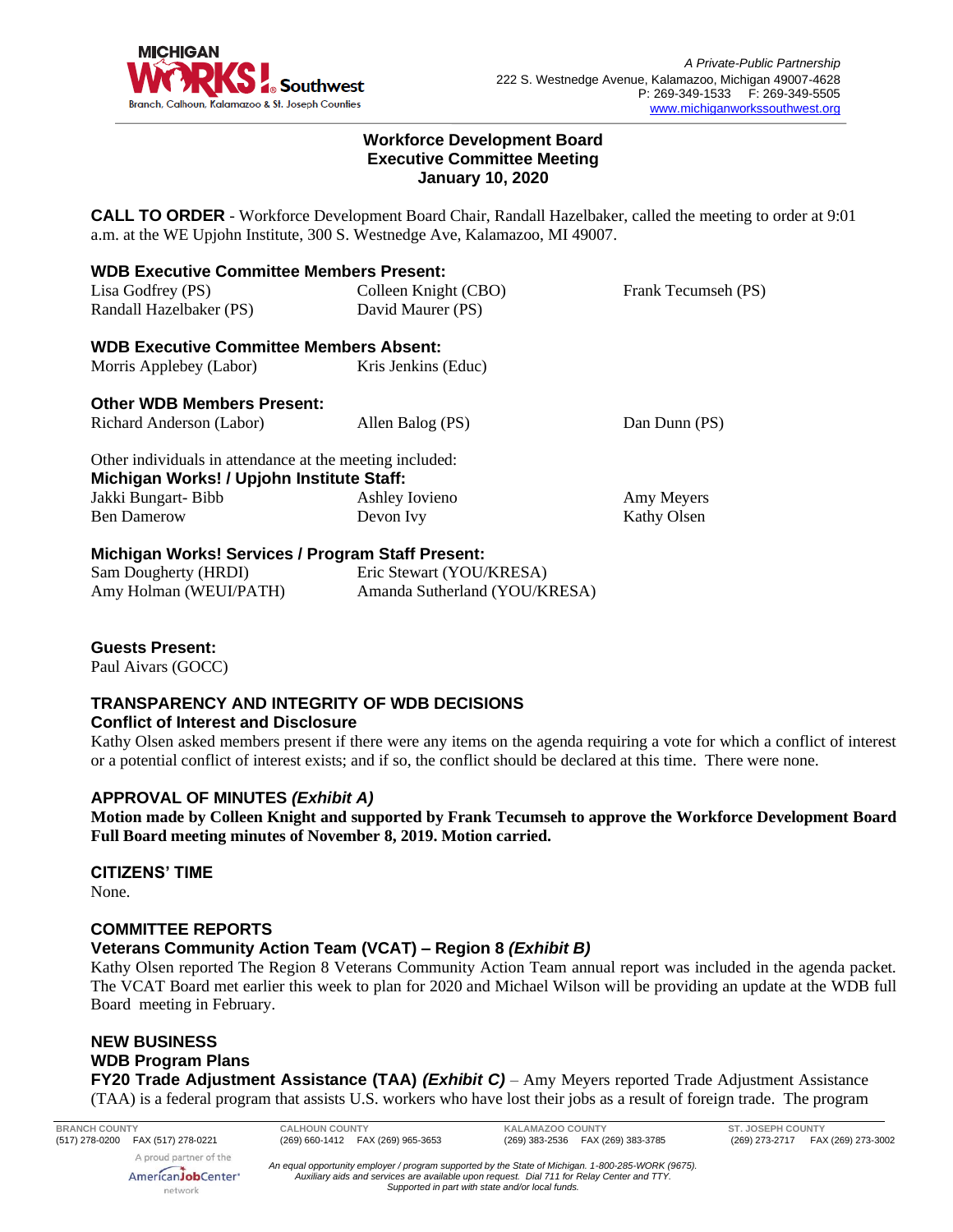seeks to provide adversely affected workers with opportunities to obtain the skills, credentials, and support necessary to becoming reemployed. The planned allocation for the period October 1, 2019 through September 30, 2020, for Michigan Works! Southwest is \$435,920 which is an increase in TAA funding in comparison to last year's allocation of \$292,332. The Trade services that will be available to workers over the course of their participation in the program include case management activities such as comprehensive assessments, employability skills assistance, career counseling, and labor market information. TAA program funds can also be used to fund classroom, On-the-Job (OJT), and registered apprenticeship training, as well as job search allowances and relocation allowances. In response to questions, Amy Meyers reported we are currently operating Trade services under four laws. Ben Damerow reported there is pending legislation to consolidate the Trade laws.

### **Motion made by Colleen Knight and supported by Lisa Godfrey to approve the FY20 Trade Adjustment Assistance (TAA) Program Plan. Motion carried.**

## **FY20 Healthy Michigan Plan (HMP)** *(Exhibit D)* **and Healthy Michigan Navigator Plan (HMPN)** *(Exhibit*

*E)* – Amy Meyers reported two plans being presented for review and approval are related to the Medicaid work requirements. New work requirements went into effect on January 1, 2020 for Medicaid beneficiaries who have Healthy Michigan Plan (HMP) health care coverage. HMP beneficiaries who are at least 19 years old but younger than age 62 and do not meet exemption criteria will be subject to the new work requirements as a condition of eligibility. HMP beneficiaries will be required to work or perform other activities like job search, for at least 80 hours each month. The first plan is the Healthy Michigan Plan Program (Exhibit D) for which Michigan Works! Southwest has been allocated \$136,721 to be spent consistent with Wagner-Peyser Employment Services, to support the implementation of the new work requirements for Medicaid beneficiaries who have Healthy Michigan Plan (HMP) health care coverage. While the HMP participants have several options for meeting their work requirements, Michigan Works! Southwest, in alignment with state policy, will provide assistance that focuses on a variety of employment-related services including: assessments, job referrals, and facilitate the match between job seekers and employers. The second plan related to the Medicaid work requirements is the Healthy Michigan Plan Navigator (Exhibit E) for which Michigan Works! Southwest has been allocated \$96,986 to support staff serving as Healthy Michigan Plan Navigator(s) in the service centers. The Healthy Michigan Plan Navigator(s) will direct HMP participants to employment and training related services and supports to assist them in securing and maintaining training and employment. The navigator(s) will educate impacted participants on requirements and available services, provide information on the HMP, assist with completion and submission of forms, as well as make referrals, which is why an additional priority for the navigator(s) will be to cultivate relationships with community HMP partners to help provide direction and guidance as HMP participants navigate the system.

#### **Motion made by Lisa Godfrey and supported by Colleen Knight to approve the FY20 Healthy Michigan Plan (HMP) and the FY20 Healthy Michigan Navigator (HMPN) Plans. Motion carried.**

**CY20 Michigan Works! System Plan (MWSP)** *(Exhibit F)* - Amy Meyers reported The Michigan Works! System Plan (MWSP) is nonfinancial and is inclusive of a series of certifications, assurances, stipulations and administrative procedures applicable for all programs funded through Michigan's Department of Labor and Economic Opportunity (LEO). The MWSP is an annual plan and the required administrative procedures are included on the plan summary (Exhibit F), including identification of board leadership and the one-stop operator. The only change this year, is the completion of a new required form identifying the workforce development system providers in the four-county area.

#### **Motion made by Dave Maurer and supported by Colleen Knight to approve the CY20 Michigan Works! System Plan. Motion carried.**

**WDB Policy Revisions** *(Exhibit G1 through G7)* – Kathy Olsen reported revisions to six (6) Workforce Development Board policies are being presented for consideration and approval. They include:

- WDB Policy 06 Rev 06 Procurement and Property Management *(Exhibit G2)*
- WDB Policy 10 Rev 05 Standards of Conduct *(Exhibit G3)*
- WDB Policy 31 Rev 02 Records Management and Destruction *(Exhibit G4)*
- WDB Policy 01 Rev 04 Program Design for Workforce Innovation and Opportunity Act (WIOA) and Employment Services (ES) *(Exhibit G5)*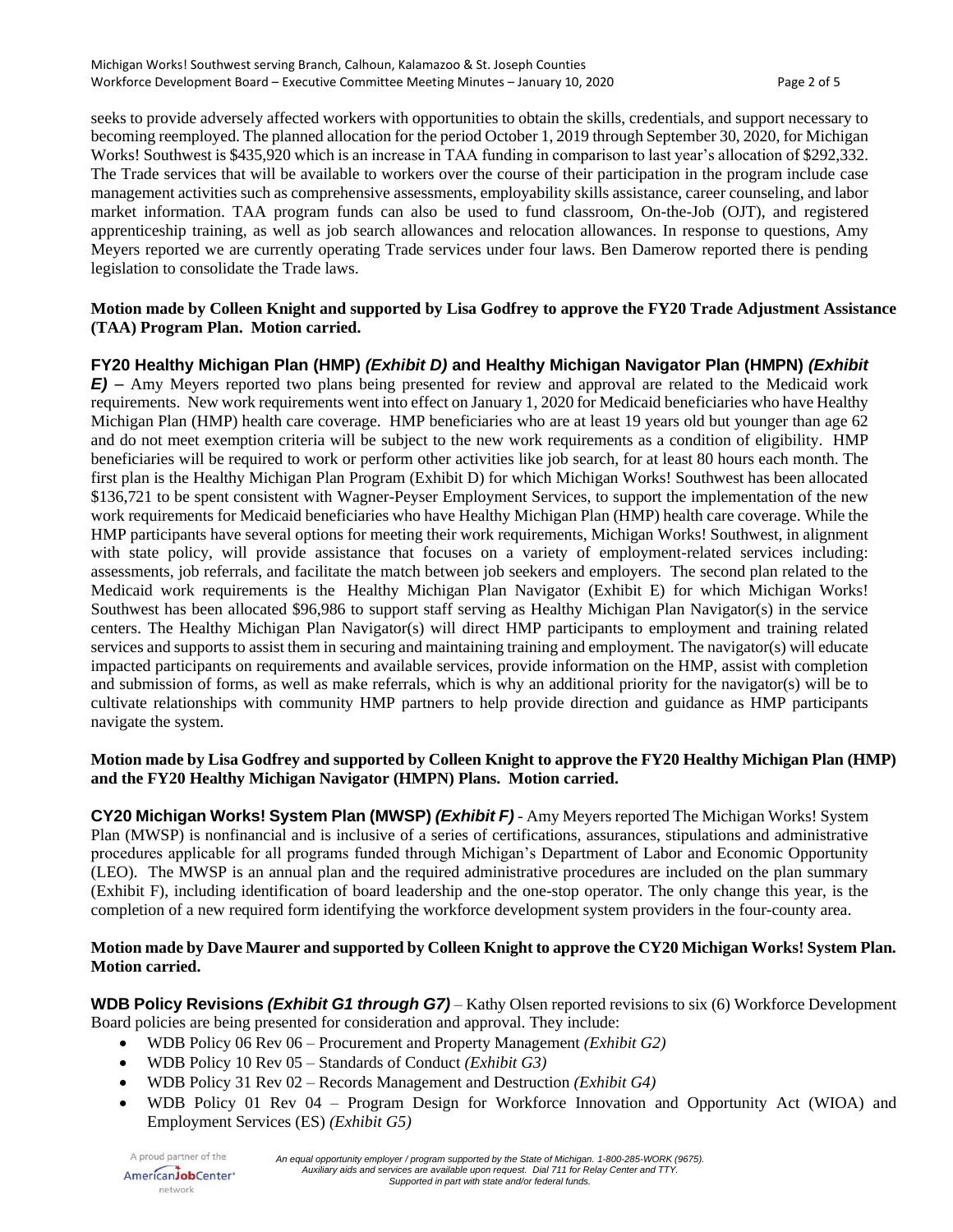Michigan Works! Southwest serving Branch, Calhoun, Kalamazoo & St. Joseph Counties Workforce Development Board – Executive Committee Meeting Minutes – January 10, 2020 Page 3 of 5

- WDB Policy 07 Rev 04 WIOA Priority of Service *(Exhibit G6)*
- WDB Policy 17 Rev 05 WIOA Program Eligibility *(Exhibit G7)*

A summary of the changes made to all six of the revised policies was included in the agenda packet *(Exhibit G1).* Changes included updating federal and state policy references and updating language to align with the federal and state requirements. For the policies that include definitions, the definitions were also updated. The major change to the Procurement and Property Management Policy was that the amount allowed for micro purchases and simplified acquisition both increased. She added that although procurements of \$10,000 or more require three bids, locally this remains at \$5,000 because purchases in the amount of \$5,000 or more are still required to be included in the inventory. For the policies that require local procedures, those procedures are also being updated to align with the updated requirements.

**Motion made by Lisa Godfrey and supported by Frank Tecumseh to approve WDB Policy Revisions for WDB Policy 06 Rev 06 – Procurement and Property Management, WDB Policy 10 Rev 05 – Standards of Conduct, WDB Policy 31 Rev 02 – Records Management and Destruction, WDB Policy 01 Rev 04 – Program Design for Workforce Innovation and Opportunity Act (WIOA) and Employment Services (ES), WDB Policy 07 Rev 04 – WIOA Priority of Service and WDB Policy 17 Rev 05 - WIOA Program Eligibility. Motion carried.** 

## **STAFF REPORTS**

**Business Services** *(Exhibit H)* **/ Talent Fund /Labor Market Information (LMI)** *(Exhibit I)* – Ashley Iovieno reported the results of the recently conducted Wage and Benefit Survey are in and the final report is being edited. It will be available in the very near future.

Ms. Iovieno also reported that the Save the Date for the next Career.Life.Expo. was sent out in December and the invitations to employers were sent out on January 9, 2020. The event will be held on Wednesday, February 26, 2020 from 1:00 - 4:00 p.m. at the Kalamazoo Expo Center. A flyer was included in the agenda packet (Exhibit H). The event is much more than a job fair and includes multiple partners that provide resources to assist individuals better prepare for employment. Approximately 85 employers will be at the event.

Ashely Iovieno distributed the new Business Services information packet and noted that the annual outcomes report for Program Year 2018-2019 can be found on the back side of the first document, in the left pocket of the folder.

The website link to the labor market reports generated from Burning Glass Analytics and Real Time Jobs Data that identified top detailed occupations, skills greatest in demand, and employers with the most job openings in Prosperity Region 8, Michigan Works! Southwest, and each of the four counties in the MW Southwest Area for the period November 1, 2019 – December 31, 2019 was included in the agenda packet (Exhibit I).

**Dashboard Report** *(Exhibit J)* – Jakki Bungart-Bibb reported the graph at the top of page 1 of the dashboard indicates over 92,000 visitors to the service centers from July 1 through the end of December 2019. There was a steady increase over the last few months which is not typical according to the trend data for the previous two years. She noted the increase could be due to seasonal layoffs and/or company closures in the area. Also, on page one, it was reported that 593 employers were assisted, and 2,168 jobs filled with Michigan Works! assistance. The total number of participants in the Workforce Innovation and Opportunity Act (WIOA) adult, dislocated worker and youth programs was reported to be 478 for the same time period. Data for the Employer Resource Network® (ERN®) appears in the middle of page one. She reported there are currently 26 employers participating in the Michigan Works! Southwest four-county area. The decrease in employee contacts is due to some of the companies shutting down lines for the holidays and/or employees having time off for the holidays. Page one also includes the metrics for the Career and Educational Advisory Council (CEAC). Several career exploration events were held over the past quarter working toward the goal of 25 for the program year. The data related to Partnership.Accountability.Training.Hope. (PATH), Food Assistance Employment and Training (FAE&T), and Families Forward Demonstration Programs appears at the bottom of this page. The average hourly wage was reported to be over \$11.00 per hour in both PATH and FAE&T.

Jakki Bungart-Bibb also announced the MyCITY, Kalamazoo RESA/Youth Opportunities Unlimited (YOU) summer youth employment program was chosen as the 2019 Youth Program of the Year by the National Association of Workforce Development Professionals (NAWDP). YOU director Eric Stewart and youth services coordinator Paige Farrell accepted the award at the annual NAWDP Youth Symposium, held in Chicago, in December 2019. She congratulated Eric Stewart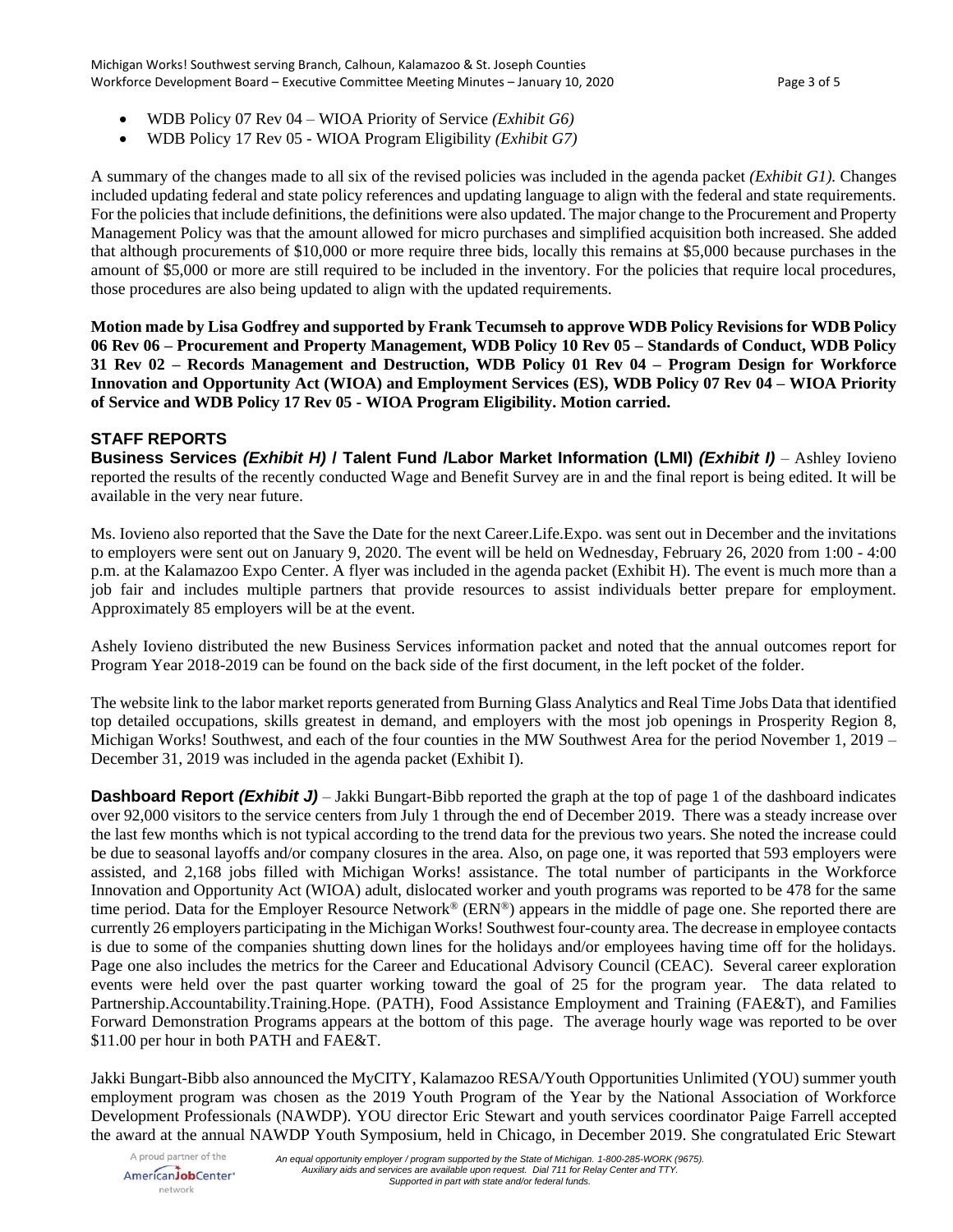and the YOU team. Eric Stewart reported the nomination meant a lot to their staff. He stated the MyCITY program aims to help young folks get engaged in the world of work for the very first time. Many of these youth miss the opportunity to participate in Career Technical Education (CTE) programs. In addition to Michigan Works! Southwest and the United Way of the Battle Creek and Kalamazoo Region, MyCITY partners include 40 employers and 50 community organizations in the Kalamazoo and Battle Creek areas. He added that employers see value in these youth as a resource for untapped talent. The program continues to grow and a MyCITY Albion will be added summer 2020. Jakki Bungart-Bibb reported that YOU was asked to present at NAWDPs annual conference that will be held in May.

The Labor Participation information comparing the rates for November 2018 to the rates for November 2019, appears on the left side of page two of the Dashboard. This information is similar to what has been reported in recent months. The article that appears on the right side of page two is a summary of the NAWDP award that was presented to Youth Opportunities Unlimited.

**Director's Report** – Ben Damerow distributed the Directors Report dated January 10, 2020 along with a summary of FY19 Conference Labor, HHS and FY20 Labor, HHS, Education Minibus amounts. Mr. Damerow reported two federal spending packages were signed by the President on Friday, December 20, 2019 after being passed by the House and Senate earlier in December. These appropriations will fund the federal government through September 30, 2020. Lawmakers lifted the caps on discretionary spending by \$169 billion in 2020 and \$153 billion in 2021, totaling an increase of \$322 billion over the next two years. The Labor, HHS, and Education appropriations were increased by over \$500 million compared to 2019.

On December 10, 2019, Michigan's House and Senate, nearly unanimously, passed supplemental spending bills to replace \$573 million of the nearly \$1 billion that was vetoed from the original budget. Items funded in the supplemental bill were largely focused on education and corrections. State lawmakers have indicated plans for the approximately \$400 million remaining from the original vetoes will be addressed later this month. Among the items that were not addressed with the first supplemental bill are the Going PRO Talent Fund, the Pure Michigan ad campaign, and the proposed Michigan Reconnect Program. Mr. Damerow reported that he held meetings with a few State legislators during the past week and additional meetings are scheduled for next week. Michigan's State of the State is scheduled for January 29, 2020.

Additionally, Mr. Damerow reported four enrollees in Michigan's Medicaid expansion program filed a lawsuit on November 22, 2019, challenging the implementation of the Healthy Michigan Plan (HMP) work requirements. The lawsuit, brought in federal court in Washington, D.C., asked the judge to declare the federal approval of the requirements illegal and to block them from being implemented. No ruling has been made on the case. The total number of non-exempt HMP beneficiaries in the Michigan Works! Southwest four-county area was reported to be 10,200 and statewide the number is more than 230,000. A breakdown of the counties within Michigan Works! Southwest was provided on the Director's Report handout.

## **OLD BUSINESS**

None.

## **CITIZENS' TIME**

None.

## **MEMBERS' TIME**

Dave Maurer inquired about recent communication he received promoting the Education Reconnect movement to increase college enrollment and the number of individuals with degrees and certifications rather than promoting skilled trades. Ben Damerow reported Michigan was one of fifteen states without education goals and Michigan recently established a goal to raise the percentage of adults with learning or training after high school to 60 percent by 2030. Mr. Maurer stressed that there was no guarantee of employment with the Michigan Reconnect Program . In contrast, the Going PRO Talent Fund is job based and directly links to employment. He did not want to see the focus for skilled trades going away and asked what he could do to advocate. Ben Damerow offered to meet with him following the meeting.

Rick Anderson reported employees at American Axle in Three Rivers are still affected by the GM strike. There are whole departments still laid off; however, some have received notices to report back-to-work next Monday. He also expressed concern regarding recent announcements of closures that include IAC in Mendon and DENSO Air Systems in Battle Creek. MW staff noted that the layoffs and closures account for part of the increase in visitors the Michigan Works! Southwest